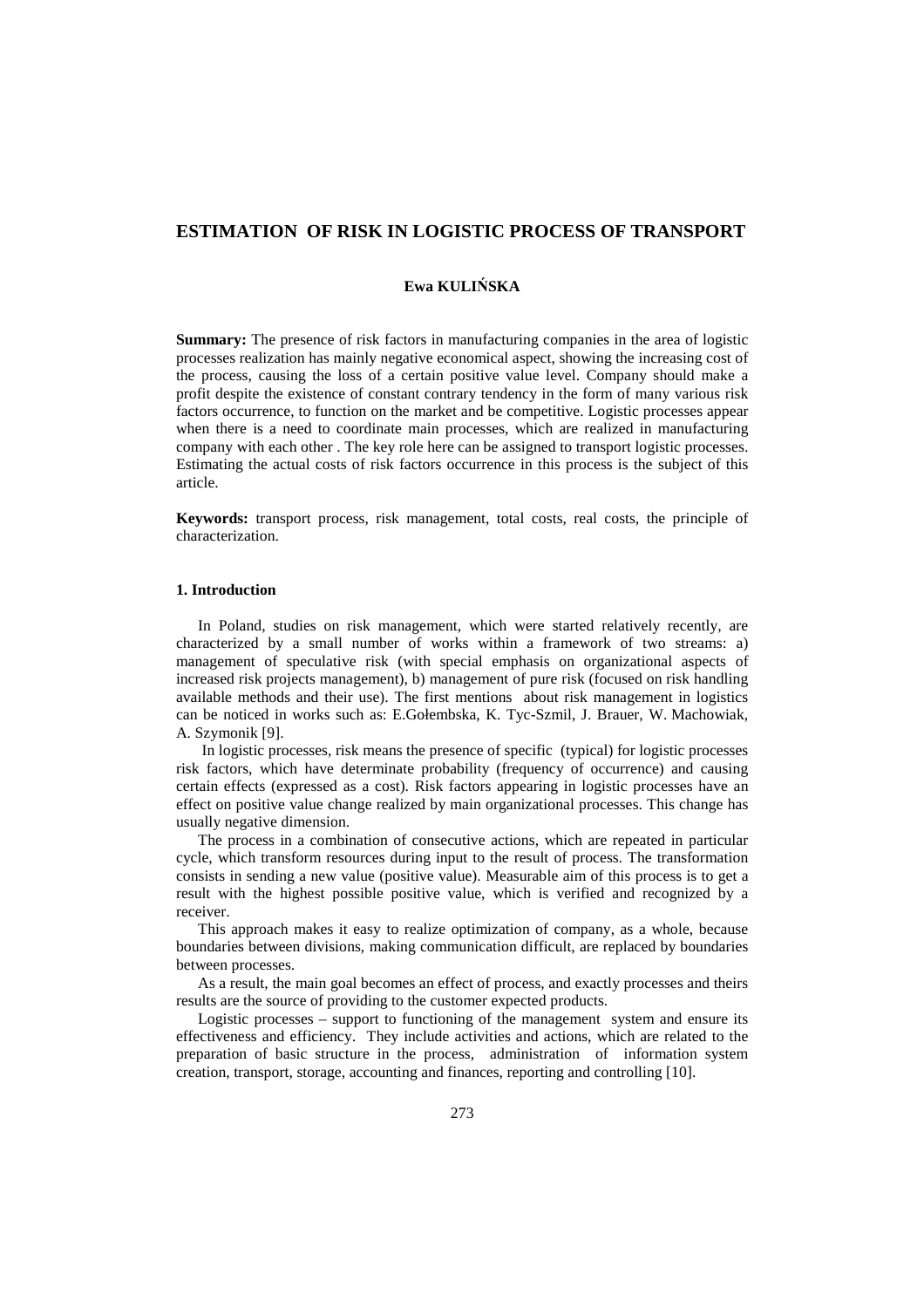Coordination of all actions in company is present within a framework of logistic processes. The final aim of coordination is to obtain unanimity in realization of problem, which is consisted of these problems. The key to coordination is a view of performer's internal structure and description of their tasks. Logistic processes appears when there is a need to coordinate main processes with each other, which are realized in a manufacturing company. Here, the key role can be assigned to the logistic process of transport.

#### **2. Transport process in functional and structural term of characterization rule**

Taking into consideration multiplicity of possible states which can be taken by risk factors during transport process, we face with situation which implies the need to generate and evaluate a set of several possible solutions which may arise in a specific problematic situation. Since the number of elements in solution ensemble in the majority of practical problems grows in NP-complete method, the possibility of searching and considering every one of them is practically impossible in real time. Hence, there is a need to search solutions which will allow for purposeful selection of variants which are evaluated, allowing for constrain of space and reduce the searching time for interesting solutions. Structural and functional character of relations which are present in logistic processes, points to the possibility using to parameterization of value-added results in logistic processes, known from the systems theory of characterization principle.

Characterization principle is one of the contemporary methodological apparatus in systems theory. The system interpretation of problems in connection with this principle first of all boils to:

- 1) The determination (searching) not same solutions but their characteristic features.
- 2) The features of solutions should be related to representatives (invariants) equivalent solutions classes.
- 3) The class of equivalent solutions is formed as a result of input data interpretation in considered group of tasks in categories of features of solutions [1,2,3,4,5,6,7].

Classes of equivalent solutions than all possible solutions, and the analysis features of solutions can be carried out without their direct (objective) generation. Formally developed and methodically verified in the particular objective area of characterization principle, they form a characterization theory. Its essence is contained in the reciprocal interpretability of the operating model of the examined object with the model of its structure. The reciprocal interpretability of models is obtained by the selection of universal laws of correct functioning (expressed in the operational model) and structural interpretation of the operating model [1].

According to the characterization principle, an object will be operated correctly, if it will be possible to determine and prove the reciprocally consistent interpretation between its operating rules (described thanks to the operational model, which is denoted by ψa) and the executing structure (described by the model of the structure, which is denoted by ψb). In order to determine and to prove the unique interpretation of these two models, the following assumptions are adopted:

- − the resource functions adequately to its structure.
- the structure of the resource is adequate to its advisable method of functioning.
- the essence of the characterization principle can be written as [1]:

$$
\langle \psi_{a}, \psi_{b}, P_0(\psi_{a}, \psi_{b}) \rangle \tag{1}
$$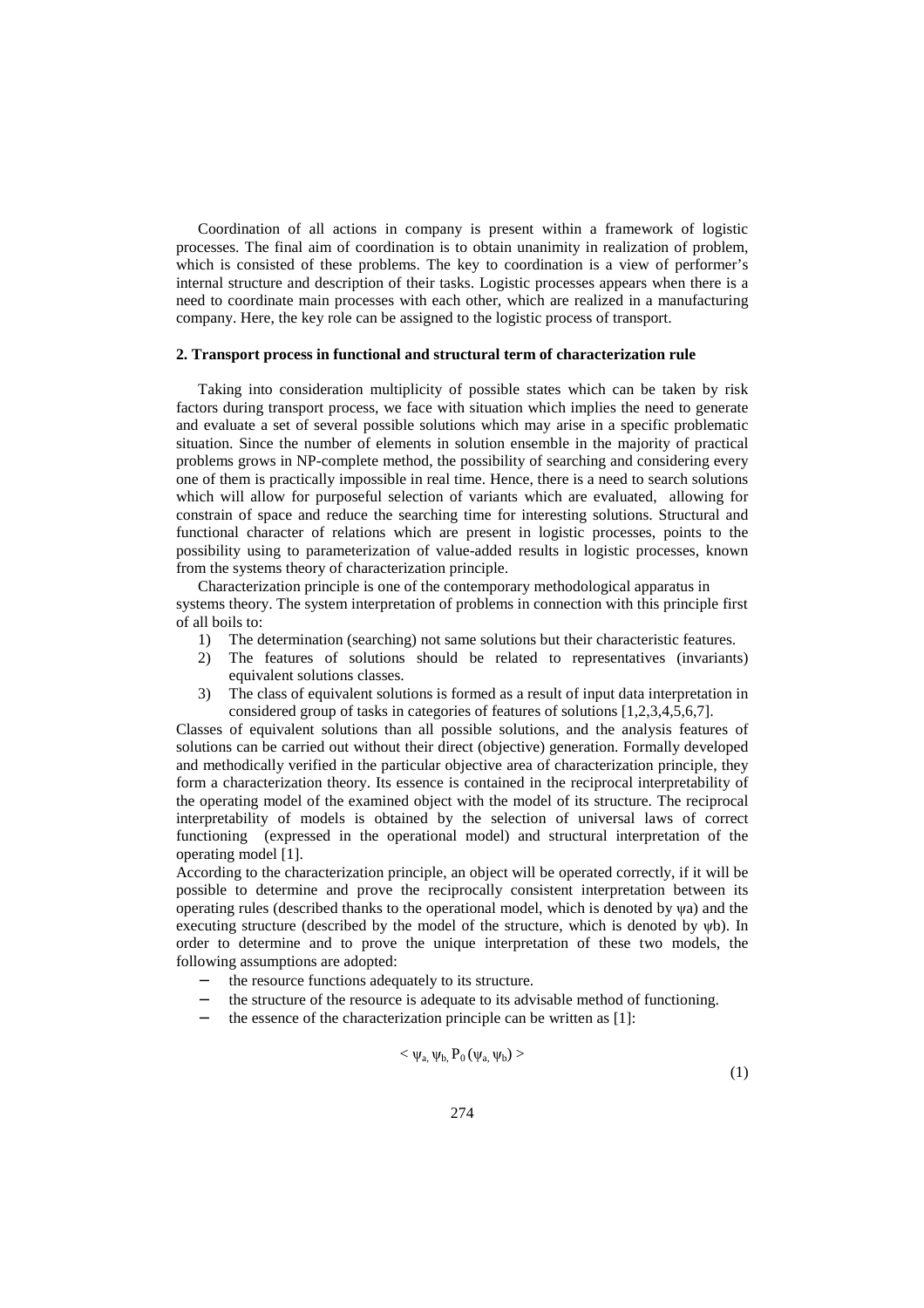where:  $\nu_a$  – operating model,  $\Psi_{b}$  – structural model,  $P_0(v_a, v_b)$  – atomic predicate.

The P<sub>0</sub> atomic predicate ( $\psi_a$ ,  $\psi_b$ ) characterizes the possibility of the  $\psi_a$  operating model interpretation in terms of the  $\psi_b$  structural model. The P<sub>0</sub> predicate is a special case of the logic variable and takes the value "1" or value "0". "1" means the possibility of transformation, whereas "0" means lack of such a possibility. Application of the characterization principle requires a precise determination:

- What is the operating model in transport logistic processes?
- What is the structural model in transport logistic processes?
- $-$  How should the P<sub>0</sub> predicate be interpreted ( $\psi_a$ ,  $\psi_b$ )?

Developing the theory of conditions in transformation of  $\psi_a$  model into the  $\psi_b$  model to build parameterization model of logistic processes requires:

1) The set of  $\psi_a$  operating models with information about:

- − probability (frequency) of risk factors occurrences in the examined transport process,
- effects of risk factors appearing (defined as the maximum cost which can cause, when they occur in the examined transport process) and,
- − realized (planned) level of value added, adequate for this one from transport process.
- 2) The set of the  $\psi_b$  structural models with information about:
	- − continuity of the examined course in transport process,
	- − real costs (effects and probability) of specified risk factors appearing in logistic processes,
	- − created (real) level of the added value in obtained result of the process.
- 3) The  $P_0$  atomic predicate ( $\psi_a$ ,  $\psi_b$ ) determining the reciprocal interpretability of the operating model in terms of the structural model [8].

## **3. Application of the characterization principle in estimation of risk in transport process**

To formulate a operating model, information about occurring of risk factors in particular transport process was necessary. According to examinations, which were conducted in K Company – the following list of risk factors was established – tab.1.

Estimating all risk factors costs which are mentioned in Table 1 requires to determine all information described probability and the effect of risk factors considered in the transport process in a particular time interval for example 1 year. On this basis, it can be stated, that operating model includes information about overall costs of risk factors occurrence in logistic process of transport, because these data map the current state of research problem fixed on the basis of studies in a particular company and time interval.

To obtain information about real costs which are caused by risk factors, it is necessary to gain and interpret the model structure. Its obtaining requires execution of next characterization principle stages.

The set of  $\Psi_b$  structural models must include information about real costs of risk factors occurrence in logistic processes which has an influence on added value size for the company.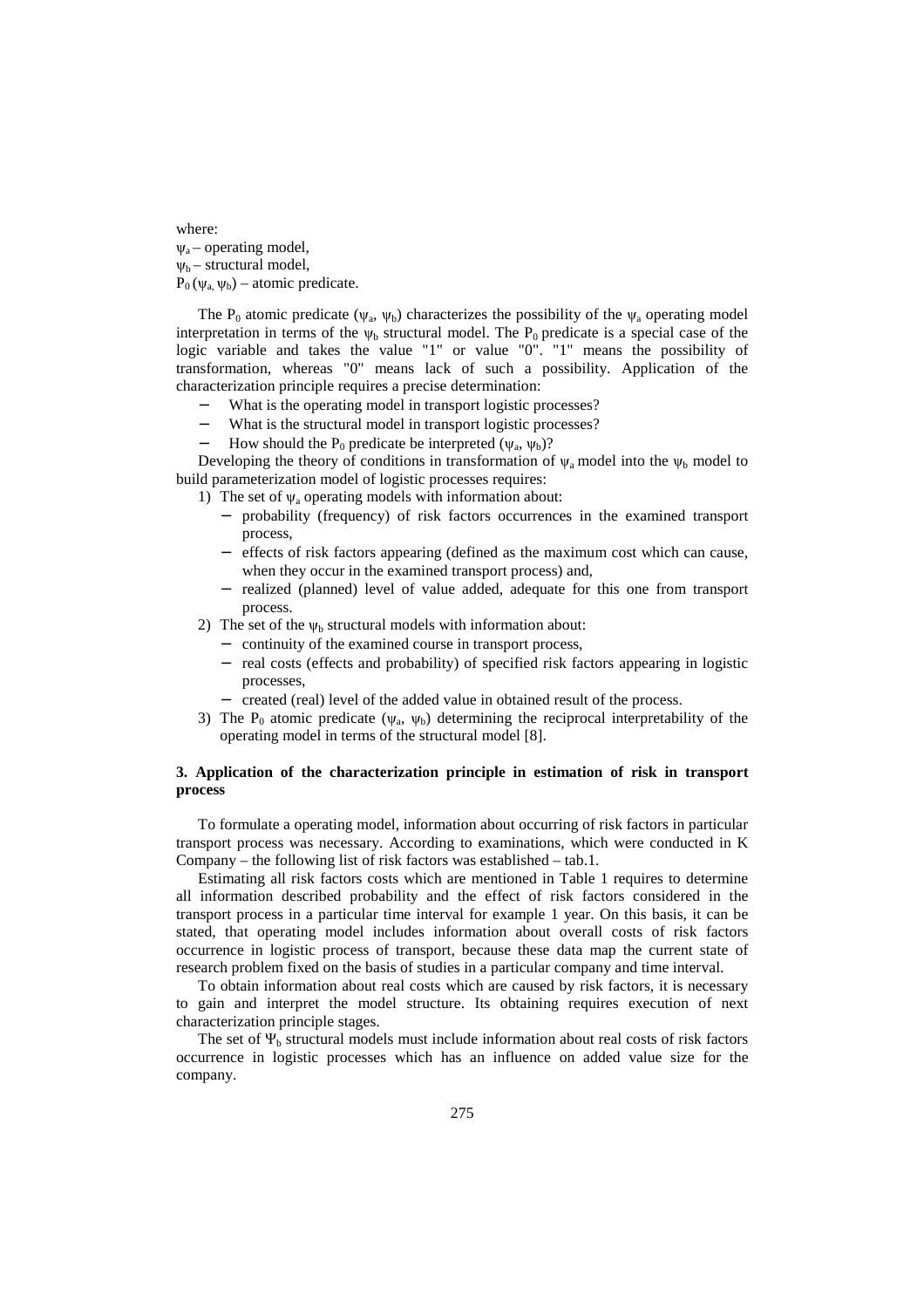Tab. 1. List of risk factors was established in K Company

|  |                                  | <b>RISK FACTORS</b>             |                                      |                             |  |  |
|--|----------------------------------|---------------------------------|--------------------------------------|-----------------------------|--|--|
|  |                                  | suitable<br>1. lack of          | 9. lack of available drivers         | with<br>17. problems        |  |  |
|  | OF TRANSPORT<br>LOGISTIC PROCESS | means of transport              | 10. lack of internal and external    | horizontal integration in   |  |  |
|  |                                  | 2. downtimes because            | integration in<br>chain<br>supply    | supply chain                |  |  |
|  |                                  | of waiting for the              | management                           | 18. employees               |  |  |
|  |                                  | means of transport              | 11. service process not sufficiently | qualifications<br>and       |  |  |
|  |                                  | $\circ$ of<br>onsite<br>3. lack | oriented on a customer               | experience                  |  |  |
|  |                                  | transportation                  | 12. problems with information flow   | 19. deficit of employees    |  |  |
|  |                                  | organization<br>(no             | 13. too low partners' ability to     | 20. lack of experience      |  |  |
|  |                                  | system)                         | respond to unexpected orders         | 21. undervaluation<br>of    |  |  |
|  |                                  | 4. car breakdowns               | flexibility,<br>slow<br>(low)<br>too | predicted costs             |  |  |
|  |                                  | 5. working time<br>for          | readjustment to requirements)        | 22. economic consumption    |  |  |
|  |                                  | drivers                         | 14. lack of intervention between     | of planned solutions        |  |  |
|  |                                  | 6. drivers qualifications       | of<br>production,<br>processes       | 23. failure<br>to<br>comply |  |  |
|  |                                  | and experience                  | distribution and provision           | specified deadlines         |  |  |
|  |                                  | 7. deficit of drivers           | 15. too high costs of service        | 24. deficit of capital      |  |  |
|  |                                  | 8. accidents                    | 16. lack of intervention between     |                             |  |  |
|  |                                  |                                 | customers and suppliers              |                             |  |  |
|  |                                  |                                 |                                      |                             |  |  |

Obtaining this result requires, according to the characterization principle, determining conditions of redesigning the operating model into the structural model so as that its  $P_i^{\sigma i}$ *i* σ components create a partially ordered set, i.e. the set whose elements meet the requirements of the partial ordering:

$$
R \subset P \times P(P_i^{\sigma_i} \in P)
$$
\n(2)

described with properties:

reflexivity:

$$
\forall (P_i^{\sigma_i} \in M) [(P_i^{\sigma_i}, P_i^{\sigma_i}) \in R]
$$
\n(3)

(5)

− antisymmetry:  $\forall (P_i^{\sigma_i}, P_j^{\sigma_j} \in M) \{[(P_i^{\sigma_i}, P_j^{\sigma_j}) \in R] \wedge [(P_j^{\sigma_j}, P_i^{\sigma_i}) \in R] \rightarrow P_i^{\sigma_i} = P_j^{\sigma_j}\}$ 

(4) transitivity:  $\forall (P_i^{\sigma_i},P_j^{\sigma_j},P_k^{\sigma_k}\in M)\{[(P_i^{\sigma_i},P_j^{\sigma_j})\in R]\wedge [(P_j^{\sigma_j},P_k^{\sigma_k})\in R]\rightarrow (P_i^{\sigma_i},P_k^{\sigma_k})\in R\}$ 

where:

R – relation symbol, P – set of risk factors,  $P_i^{\sigma_i}, P_j^{\sigma_j}, P_k^{\sigma_k}$  - elements of risk factors set,

M – the set of propositional variables

An appropriate form of the structural model presentation is the Hasse diagram, because this is a directed graph, which reflects the idea of the transport process realization as a sequence of consecutive steps with the appearing risk factors. Constructing the Hasse diagram requires removing all loops from the graphical presentation of the process, that is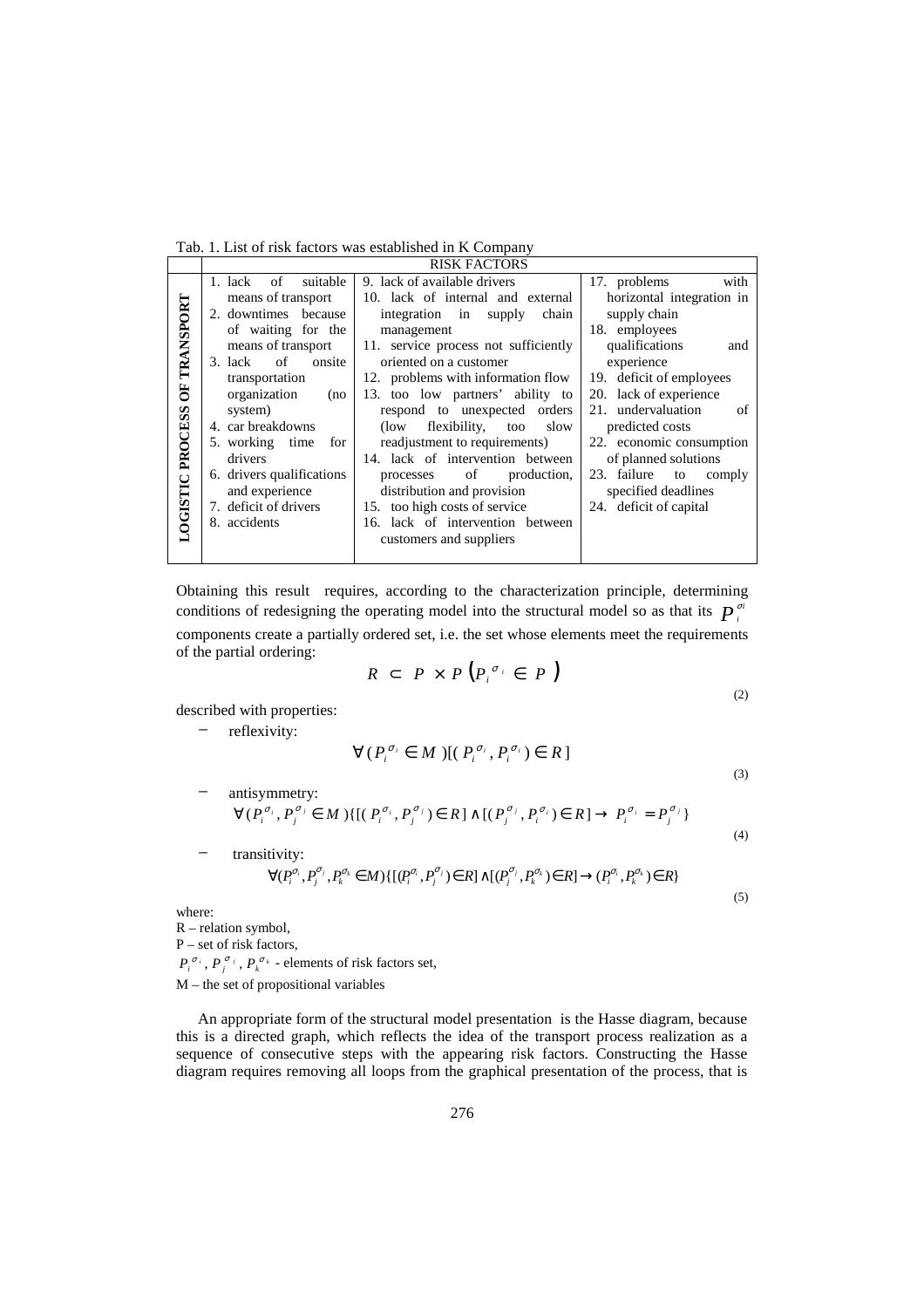repeated or duplicated activities (that corresponds with the reflexivity in the partially ordered set) as well as closing arcs, which reflect for example incorrectly marked internal transport routes, improper or lack of marking fields of storing in magazines, etc. (which corresponds with transitivity in the partially ordered set).

Finding the optimum Hasse diagram requires converting the ψa operating model into the ψb structural model in such a way that the propositional function being in the ψa model would be unequivocally interpreted in the ψb model.

In the assumptions of the characterization theory, the universal laws of correct functioning are expressed by means of so-called prohibited graph figures, defined as abstract structures, which should not appear in form of homeomorphisms in the operating model "under threat" of its incorrectness [6, 9] what originally was applied in the automata theory [1].

For model of cost estimation in logistic process of transport, the most important is identification of restricted figures in the form of  $Q^A$  or  $Q^B$  graph submodels.

The prohibited  $Q<sup>A</sup>$  figure is a graph submodel recorded in the form of cycle with odd length whose vertexes are weighed with pairs of cyclically changing weights, which are indexes of appropriate alternative parts [9] .

For cost evaluating model of logistic transport process, such a graphical form informs us about the presence of risk factors in more than one area of significance at this process. It is very important from a point of view of the cost analysis which concerns removing effects of the risk factors presence, since effects will be noticed in many areas (the number depends on a particular case).

The second kind of the prohibited figure is the  $Q^B$  figure, which is a graph submodel recorded in the form of triangle with hanging vertexes. Vertexes of the triangle have an identical weight and each of them has the additional weight equal of the hanging vertex weight [9].

This type of a prohibited figure corresponds to the situation when the risk factors present in one area affect the adjacent ones, e.g. a risk factor associated with transport (let's denote it as a) creates a risk factor in supply area (let's denote it as b) and simultaneously creates a risk factor in production area (let's denote as c) as well as in the area of distribution (let's denote it as d). Removing the initiator, prohibited graph figure according to the characterization principle through splitting the factor "a", that will eliminate effects even in four areas.

In terms of prohibited graph figures splitting, it is important to pay attention on the following questions:

- splitting should be realized in order to eliminated all thee prohibited graph figures,
- from amoung the available variants of splitting (variable replicas), we always choose the minimal subset of propositional variables, which will eliminate all prohibited graph figures,
- we use semantic table to select possible variants of propositional variables splitting,
- select of variable/variables to splitting determines the form of a new  $\psi$ <sup>'</sup><sub>a</sub> operating model and thereby form the resulting Hasse diagram.

Getting a new operating model and the particular form of Hasse diagram has consequences for costs of logistic transport process realization. As a result of this operation, propositional variables splitting is present. These variables reflect risk factors considered in the tested transport process, characterized by a certain probability and effect of risk factors occurrence, that is duplication of activities will result in the final costs level. By the application of characterization principle in a simply way you can see that the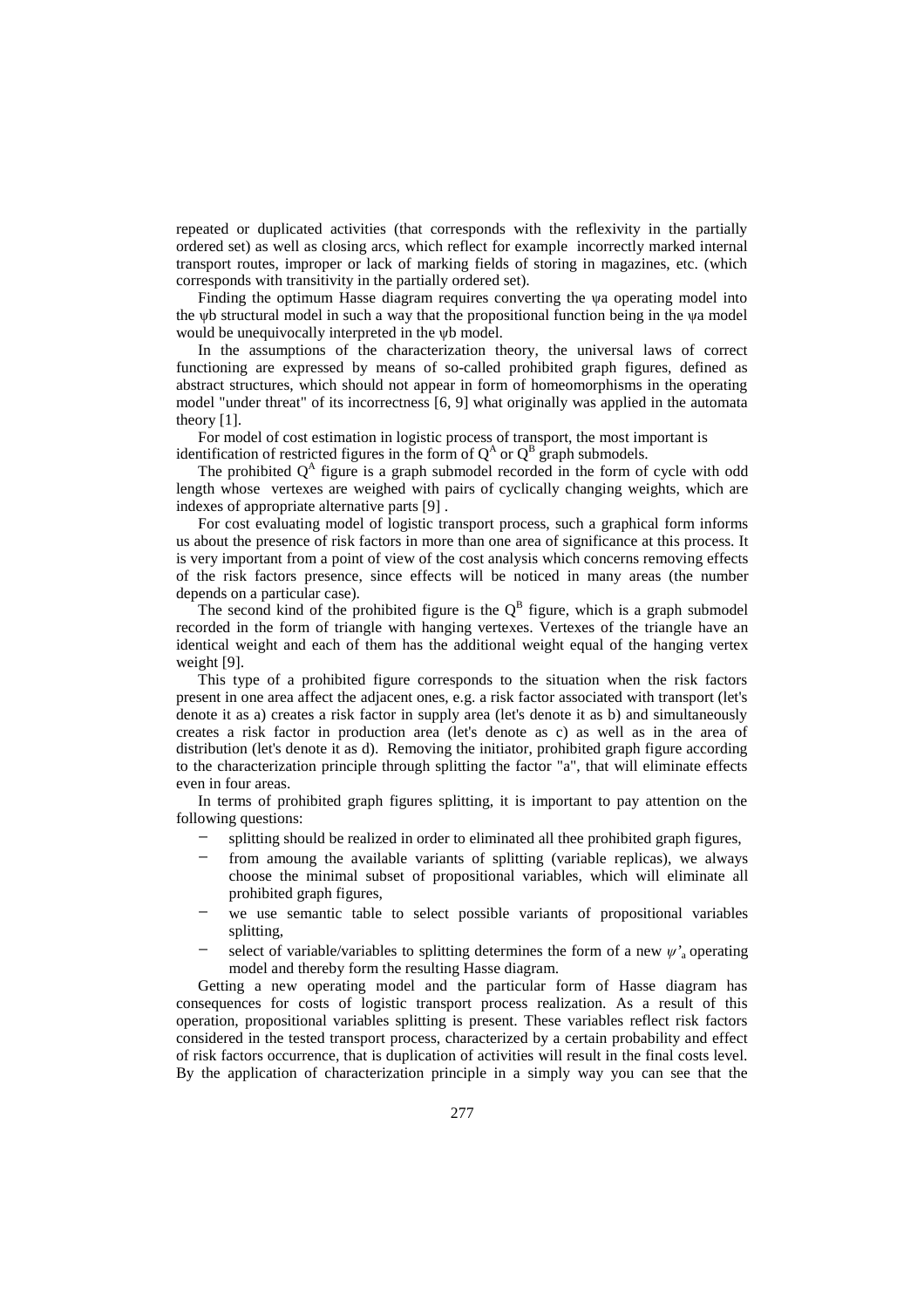presence of risk factors has its consequences not only in a place of accident forming. Effects often translate into other areas of company's functioning, and even the whole organization. After characterization, we can calculate real costs of risk factor occurrence.

Obtaining information about real costs for company in connection with the occurrence of risk factors showing the structural and functional dependence of model, are described as an example of researches conducted in K company. The analysis will be realized by AWZR simulator (AWZR simulator is an author program which makes conducting economic experiments according to V.A Gorbatov principle of characterization possible).

#### **4. Example of parameterization model application**

Based on data which were obtained during tests realized in 2008 in K Company,

propositional function which describes the occurrence of risk factors in logistic transport process was determined. Propositional function is obtained by selecting the first module of the propositional function model (Fig.1). We introduce a list of risk factors in the company and information about the probability and consequences of their appearance. To get the propositional function, we select the Company, select year, and in column "choice"



of a propositional function

select these risk factors, suitable for us to perform the analysis. (see Fig.1). The analysis will be realized using 9 from 24 risk factors, which are enumerated in Table 1. On this basis, the propositional function adopted the following form:

 $\text{ZP}_x(\text{P}_1, \text{P}_2, \ldots, \text{P}_{24}) = \text{P}_1 \text{P}_{23} \text{P}_{24} \text{V} \text{P}_1 \text{P}_7 \text{V} \text{P}_{10} \text{P}_{21} \text{V} \text{P}_4 \text{P}_{21} \text{P}_{24} \text{V} \text{P}_{21} \text{P}_8 \text{P}_5 \text{V} \text{P}_{10} \text{P}_7 \text{P}_5$ 

ψa operating model of ZP propositional function is given as a statement:

$$
\psi_a\!=\!< M,\,R_2,\,R_3\!\!>
$$

where:

M - a set of propositional variables.

R2 - a set of relations defined by dual element alternative modules.

R3 - a set of relations defined by three elements alternative modules.

$$
M = \langle P_1, P_4, P_5, P_7, P_8, P_{10}, P_{21}, P_{23}, P_{24} \rangle
$$
  
\n
$$
R_2 = \{ \{P_1, P_7\}_2, \{P_{10}, P_{21}\}_3 \}
$$
  
\n
$$
R_3 = \{ \{P_1, P_{23}, P_{24}\}_1, \{P_4, P_{21}, P_{24}\}_4, \{P_{21}, P_8, P_5\}_5, \{P_{10}, P_7, P_5\}_6 \}
$$

The "operating model of the AWZR model" module makes getting a graphical form of operating model possible (Fig.2).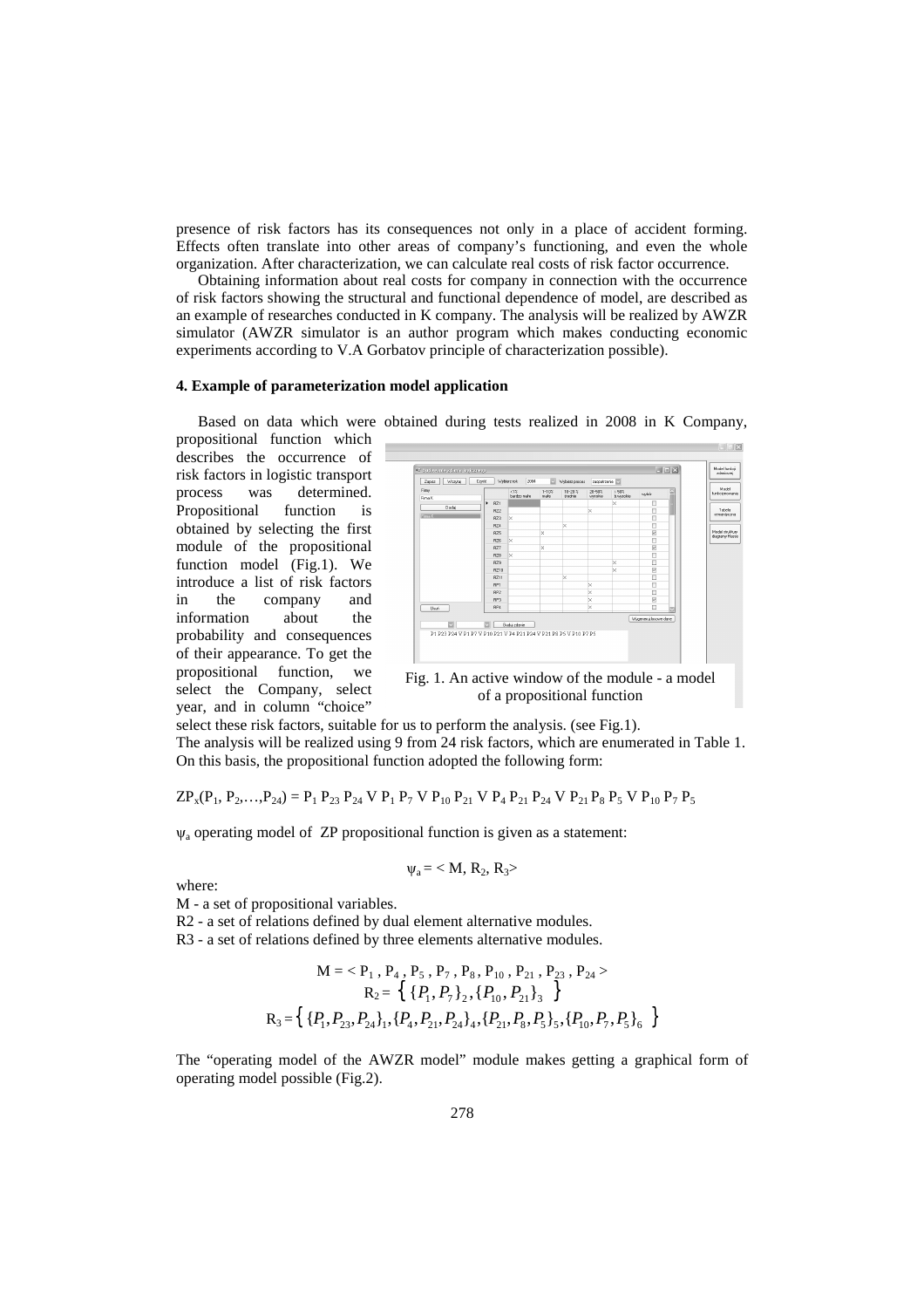Graphical form is formed in the following way. For each propositional variable occurring in the operational model, a special number of conjunction is determined, and

occurs:  $P_1$  (1,2),  $P_4$ (4),  $P_{30}(3,6)$ ,  $P_{21}(3,4,5)$ ,  $P_{23}(1)$ ,  $P_{21}(3,4,5),$  $P_7(2,6)$ ,  $P_8(5)$ ,  $P_5(5,6)$ ,  $P_{24}(1,4)$ . Propositional variables are vertexes of a graph. Lines are connected to the propositional variables in the same conjunctions. Thus, propositional variables, show on Fig.2 which are present in the first conjunction, are connected by a red line, in a second by



Fig. 2. The operating model  $\Psi_a$  of the propositional function  $\text{ZP}_x$ 

a green line, in the third by a blue line, in the fourth by a black line, in the fifth by a yellow line, and in the sixth by a purple line.

It is a structural model that is an aim of modelling and solves a defined research problem, that is searching for actual costs of risk factors presence in logistic transport process. Obtaining the result requires limitation the structural model in such a way that its Pi elements can create a partially systematic set.

Appointing the prohibited figures of the type  $Q^A$  and  $Q^B$  that is enabled by the module

"operating model of the AWZR simulator". For the ZP function there were identified three prohibited figures of the type  $Q^A$  and one prohibited figure of the type  $Q^B$ . Next vertexes of the<br>prohibited figures prohibited  $Q_1^{\;A}$  ,  $Q_2^{\;A}$  ,  $Q_3^{\;A}$ represent propositional variables, which appear in conjunctions in the fixed order and



Fig. 3. The graph model of functioning of the function  $\text{ZP}_x$  with the marked prohibited graph figure of the type  $Q_1^A$ 

graphically form a loop – an example of the type prohibited  $Q^A$  figure shows Fig.3. Formal record of  $Q_1^A$  prohibited figure: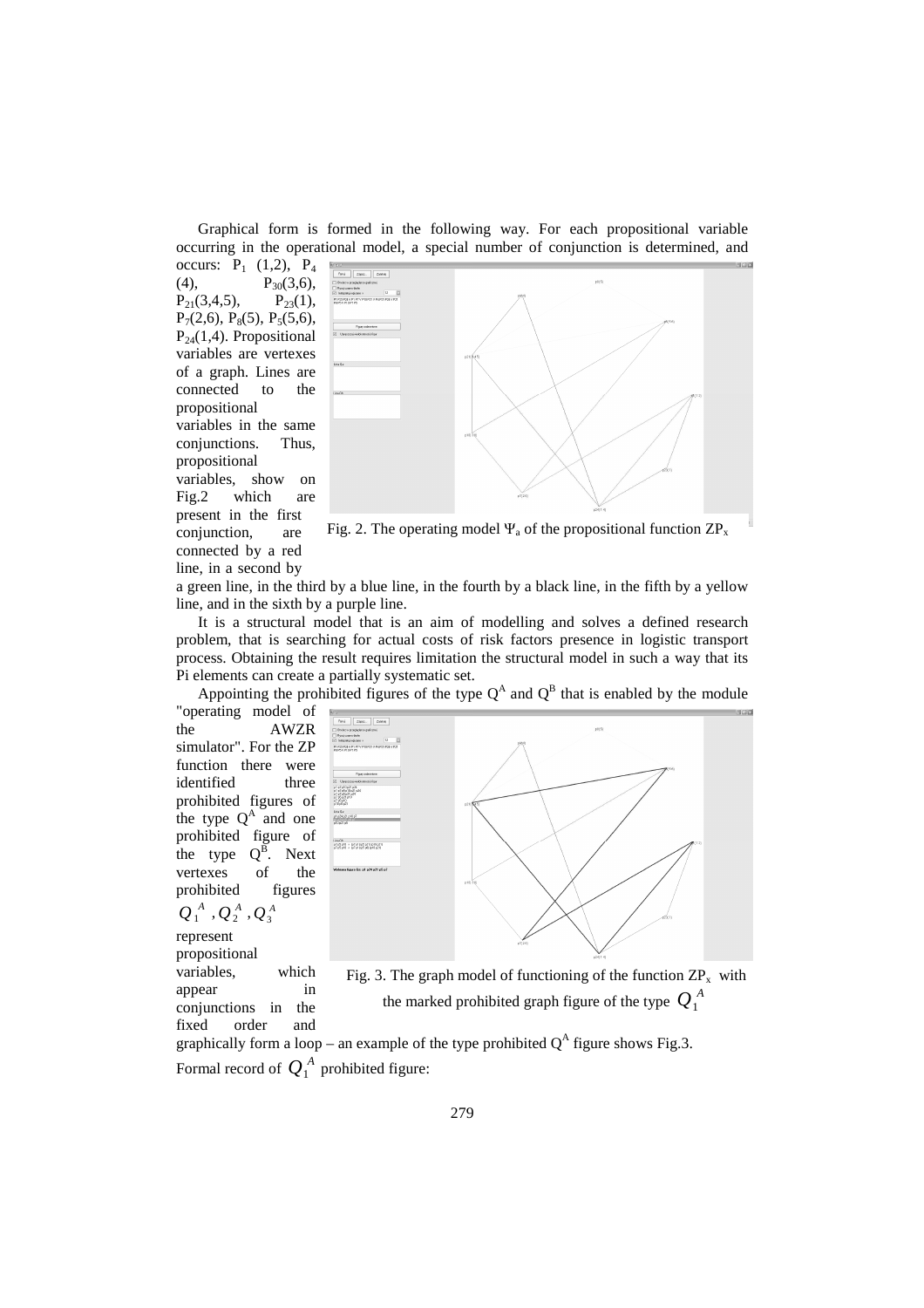$$
Q_1^A = \{P_{10}(3,6), P_7(6,2), P_1(2,1), P_{24}(1,4), P_{21}(4,3)\}
$$

The second type of prohibited figure is QB figure which is a graph submodel recorded in the form of a triangle with hanging vertexes. The analyzed function includes a figure of this kind marked in Fig. 4 by bolded line, and hanging vertexes by break line. Formal record of



 $Q_1^B$  prohibited

figure:



# $Q_1^B = \left\{ \frac{P_{10}, P_7, P_5}{P_{10}, P_{21}} P_{P_7}, P_1 P_{P_5}, P_8 \right\}$

The occurrence of this type of submodels in the graph representation of propositional function was observed by V.A. Gorbatov. Although in this case we deal only with four "images", but the possibility of their identification and splitting saves many hours of arduous analysis from 5184 possible variants of Hasse diagrams which are available in this function.

To splitting of prohibited figures which have occurred in the graph representation of the analyzed propositional function, a semantic table was built. In the first line of the table was introduced propositional variables that have occurred in all identified prohibited figures. Whereas, in the fist column we introduce prohibited



Fig. 5 . Semantic table of  $\text{ZP}_x$  function

figures. In the following lines we denote by digit "1" propositional variables as vertexes in prohibited graph figure which occurred in the prohibited figure.

In AWZR simulator, semantic table is drawn automatically base on the typed function. After selecting the "semantic table" modul on the left side of the screen, propositional function is displayed, and adequate for the right side – semantic table (Fig. 5)

The minimum subset of propositional variables which will liquidate all prohibited figures, we select paying attention on frequency of propositional variable occurrence in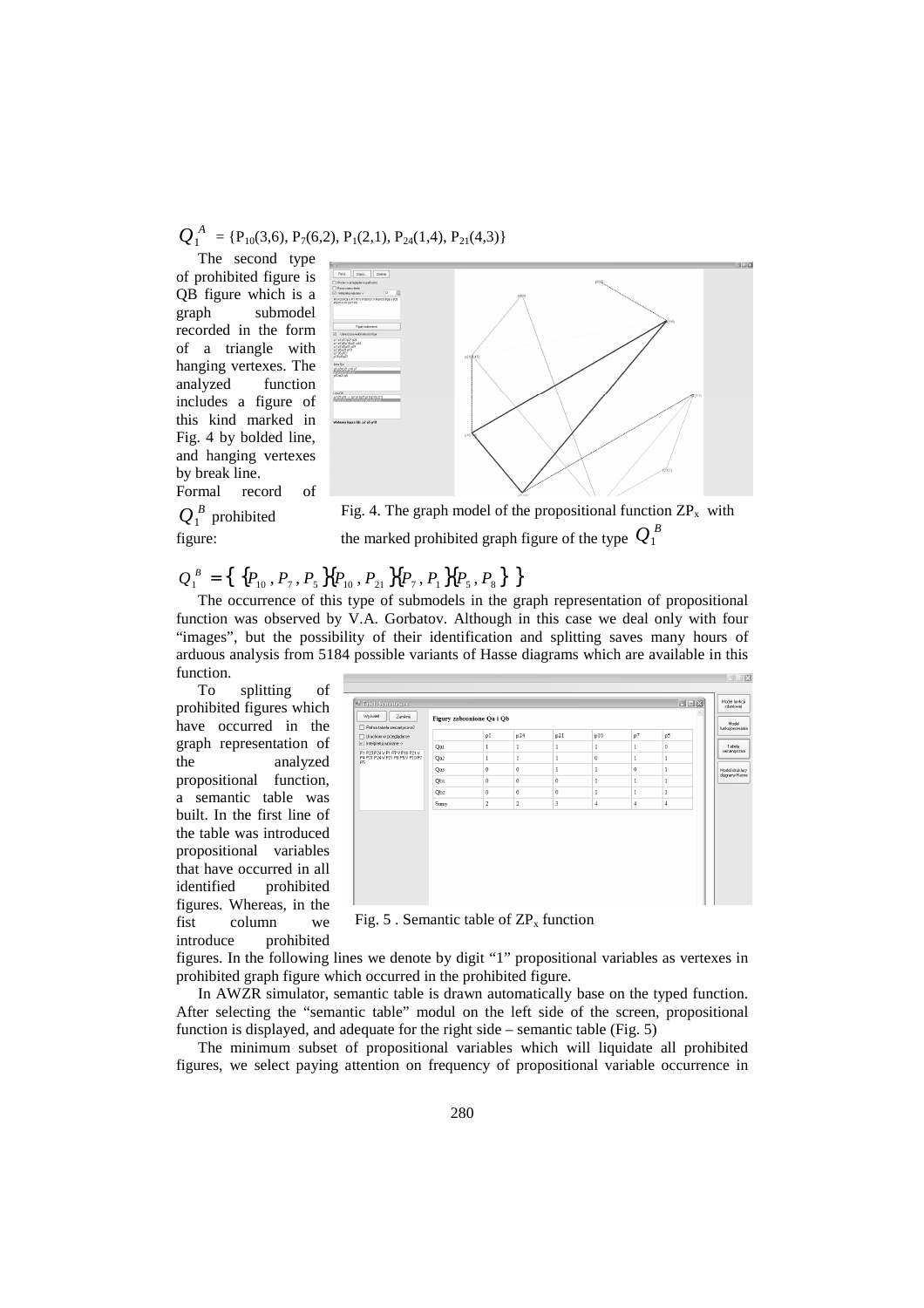prohibited figures (the biggest number of digit 1 in semantic table column), and from the viewpoint of transport, we select from alternative solutions these propositional variables which represent risk factors with the lowest probability (frequency) of occurrence and the lowest cost of potential effect.

In analyzed function of all prohibited figures splitting, we have two pairs of variables:

- − the first pair: propositional variable P<sub>10</sub>(3,6) which makes splitting of  $Q_1^A$ ,  $Q_2^A$ ,
	- $Q_1^B$  prohibited figures possible and propositional variable  $P_{21}(4,5)$  which makes splitting of  $Q_3^A$  possible,
- $-$  the second pair: propositional variable P<sub>7</sub>(2,6) which makes splitting of  $\overline{{Q}}_2^{\scriptscriptstyle A}$  ,  $\overline{{Q}}_3^{\scriptscriptstyle A}$  ,  $\overline{{Q}}_1^{\scriptscriptstyle B}$ prohibited figures possible and propositional variable  $P_{21}(3,5)$ which which

makes splitting of  $Q_1^A$  possible.

The selection of variables will be conditioned a form of the new  $\psi$ <sup>'</sup><sub>a</sub> operating model, and thus, form of the resulting Hasse diagram and the level of actual costs connected with risk factors' selection generated in the test process of transport. Taking into consideration both criteria to splitting, we



Fig. 6. Model of  $\psi_b$  structure in  $\text{ZP}_x$  propositional function

choose  $P_7(2,6)$  and  $P_{21}(3,5)$  variables. We split in the second conjunction  $P_7$  propositional variable, whereas  $P_{21}$  in the third one. As a result of splitting we get a new operating model of which corresponds to an adequate Hasse diagram, shown in Fig. 6. A new form of ZPx function:

$$
ZP_x (P_1, P_2, \ldots, P_{24})' = P_1 P_{23} P_{24} V P_1 P'_7 V P_{10} P'_{21} V P_4 P_{21} P_{24} V P_{21} P_8 P_5 V P_{10} P_7 P_5
$$

For which the new  $\psi'_a$  operating model takes the following form:

$$
\Psi_{a}^{v} = \langle M', R'_{2}, R'_{3}\rangle
$$
\n
$$
M' = \langle P_{1}, P_{4}, P_{5}, P_{7}, P'_{7}, P_{8}, P_{10}, P_{21}, P'_{21}, P_{23}, P_{24}\rangle
$$
\n
$$
R'_{2} = \left\{ \{P_{1}, P'_{7}\}_{2}, \{P_{10}, P'_{21}\}_{3} \right\}
$$
\n
$$
R'_{3} = \left\{ \{P_{1}, P_{23}, P_{24}\}_{1}, \{P_{4}, P_{21}, P_{24}\}_{4}, \{P_{21}, P_{8}, P_{5}\}_{5}, \{P_{10}, P_{7}, P_{5}\}_{6} \right\}
$$

Each of chosen to the analysis risk factors  $P_1$ ,  $P_4$ ,  $P_5$ ,  $P_7$ ,  $P_8$ ,  $P_{10}$ ,  $P_{21}$ ,  $P_{23}$ ,  $P_{24}$ incorporates information about the frequency (probability) of risk factors and potential effect (measured by the maximum cost o removing the effects of risk factors occurrence). Taking into account particular companies – K Company – these values developed as follows below – Tab. 2.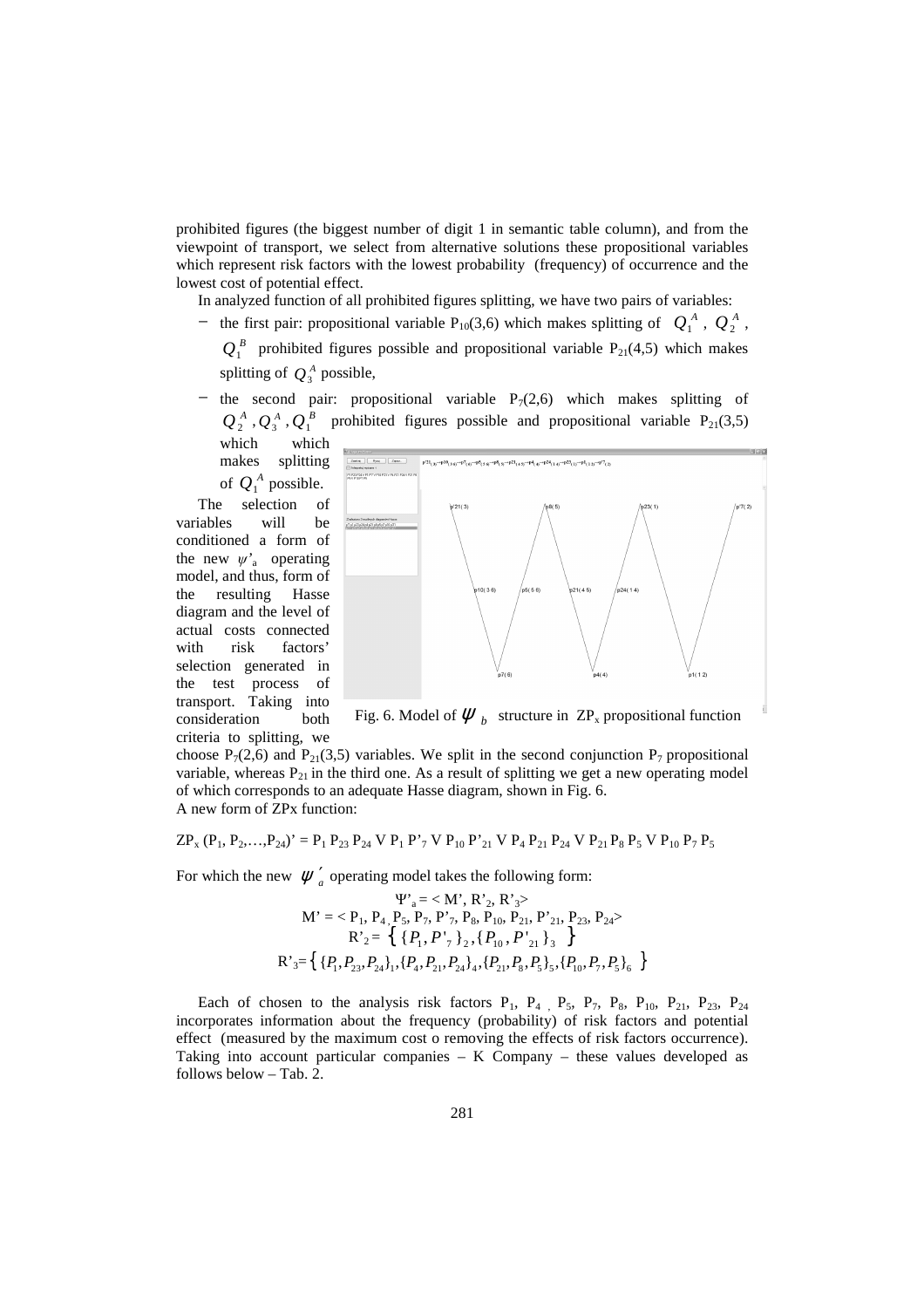| PROPOSITIONAL<br><b>VARIABLE</b>                     | 2008            |                    | TOTAL COSTS<br>of the particular risk factors<br>(PLN) |
|------------------------------------------------------|-----------------|--------------------|--------------------------------------------------------|
|                                                      | <b>AMOUNT</b>   | <b>MAX</b><br>COST | <b>2008 YEAR</b>                                       |
| $P_1$                                                | 10              | 342                | 3420                                                   |
| $P_{23}$                                             | 34              | 134                | 4556                                                   |
| $P_{24}$                                             | 23              | 544                | 12512                                                  |
| $P_1$                                                | 12              | 232                | 2784                                                   |
| $P_7$                                                | 76              | 12                 | 9196                                                   |
| $P_{10}$                                             | 23              | 123                | 2829                                                   |
| $P_{21}$                                             | 23              | 123                | 2829                                                   |
| $\mathrm{P}_4$                                       | 21              | 1244               | 26124                                                  |
| $P_{21}$                                             | 23              | 93                 | 2139                                                   |
| $P_{24}$                                             | 12              | 23                 | 276                                                    |
| $P_{21}$                                             | 35              | 123                | 4305                                                   |
| $P_8$                                                | 23              | 13                 | 299                                                    |
| $P_5$                                                | $\overline{32}$ | 12                 | 384                                                    |
| $P_{10}$                                             | 12              | 456                | 5472                                                   |
| $P_7$                                                | 32              | 2344               | 75008                                                  |
| $P_5$                                                | 22              | 76                 | 1672                                                   |
| $\Sigma$ total all-in costs of examined risk factors | 153805          |                    |                                                        |

Tab. 2. Summary of probability and effect of risk factors occurrence in ZPx function

On this basis, we can determine that the operating model contains information about total costs of risk factors in tested process of transport, because these are data mapping direct information taken from the tested, in a given period of time, company. Taking into consideration only these mentioned factors, the company added value could be higher about 153,805 PLN. In a year of the company's operating, it is not a big amount, but we analyze here only a few risk factors.

Based on the researches we can conclude that the real costs of risk factors are usually higher than those that are recognized in the accounts with results. To get information about the real costs which are caused by risk factors, it is necessary to interpret the model of structure. On its basis, we know that a replicas of variables were obtained in a form: P'21,  $P'$ 7. This has consequences in the calculation of risk factors costs occurring in logistics processes. In Tab. 3 shows the cost of the risk factors based on the new  $\psi_a$  operating model. Comparing the total and actual costs of the risk factors (Tab.4), shows that correct calculation has a big sense.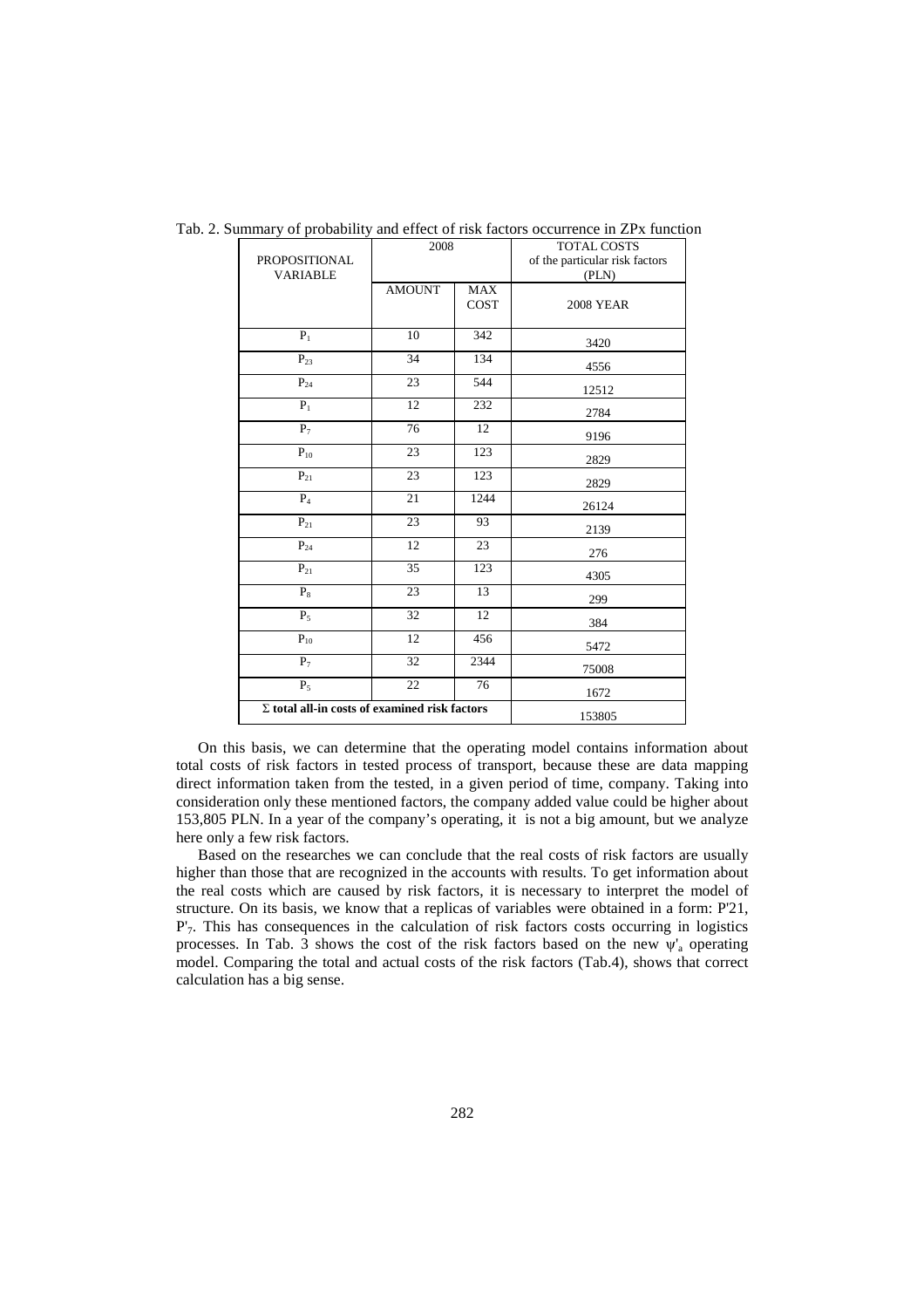|                                                      | 2008          |             | <b>ACTUAL COSTS</b>            |
|------------------------------------------------------|---------------|-------------|--------------------------------|
| PROPOSITIONAL VARIABLE                               |               |             | of the particular risk factors |
|                                                      |               |             | (PLN)                          |
|                                                      | <b>AMOUNT</b> | <b>MAX</b>  |                                |
|                                                      |               | <b>COST</b> | <b>2008 YEAR</b>               |
| $P_1$                                                | 10            | 342         | 3420                           |
| $P_{23}$                                             | 34            | 134         | 4556                           |
| $P_{24}$                                             | 23            | 544         | 12512                          |
| $P_1$                                                | 12            | 232         | 2784                           |
| $P_7$                                                | 76            | 12          | 9196                           |
| $P_{10}$                                             | 23            | 123         | 2829                           |
| $P_{21}$                                             | 23            | 123         | 2829                           |
| $P_4$                                                | 21            | 1244        | 26124                          |
| $P_{21}$                                             | 23            | 93          | 2139                           |
| $P_{24}$                                             | 12            | 23          | 276                            |
| $P_{21}$                                             | 35            | 123         | 4305                           |
| $P_8$                                                | 23            | 13          | 299                            |
| $P_5$                                                | 32            | 12          | 384                            |
| $P_{10}$                                             | 12            | 456         | 5472                           |
| $P_7$                                                | 32            | 2344        | 75008                          |
| $\Sigma$ total all-in costs of examined risk factors | 165830        |             |                                |

Tab. 3. The cost analysis of the results of removing individual risk factors for the chosen propositional variables - in the  $\psi_a$  operating model of the  $\text{ZP}_x$  function'

After examining a small number of risk factors, the difference amounted to more than 12 000 PLN - Tab.4. It gives an initial idea of this phenomenon's scale.

Tab. 4. The comparison of total and actual costs of the removing effects from the risk factors appearance

| <b>BALANCE</b>    |              |  |  |
|-------------------|--------------|--|--|
| Total costs       | Actual costs |  |  |
| 153805            | 165830       |  |  |
| Difference: 12025 |              |  |  |

The consequences of underestimating costs connected with removing unwanted events, even on the basis of just one of the logistic process are shown in accounts of results in manufacturing companies.

#### **5. Conclusions**

Using of the characterization principle for logistic processes parameterization is mainly connected with showing: actual costs, actually incurred in connection with the occurrence